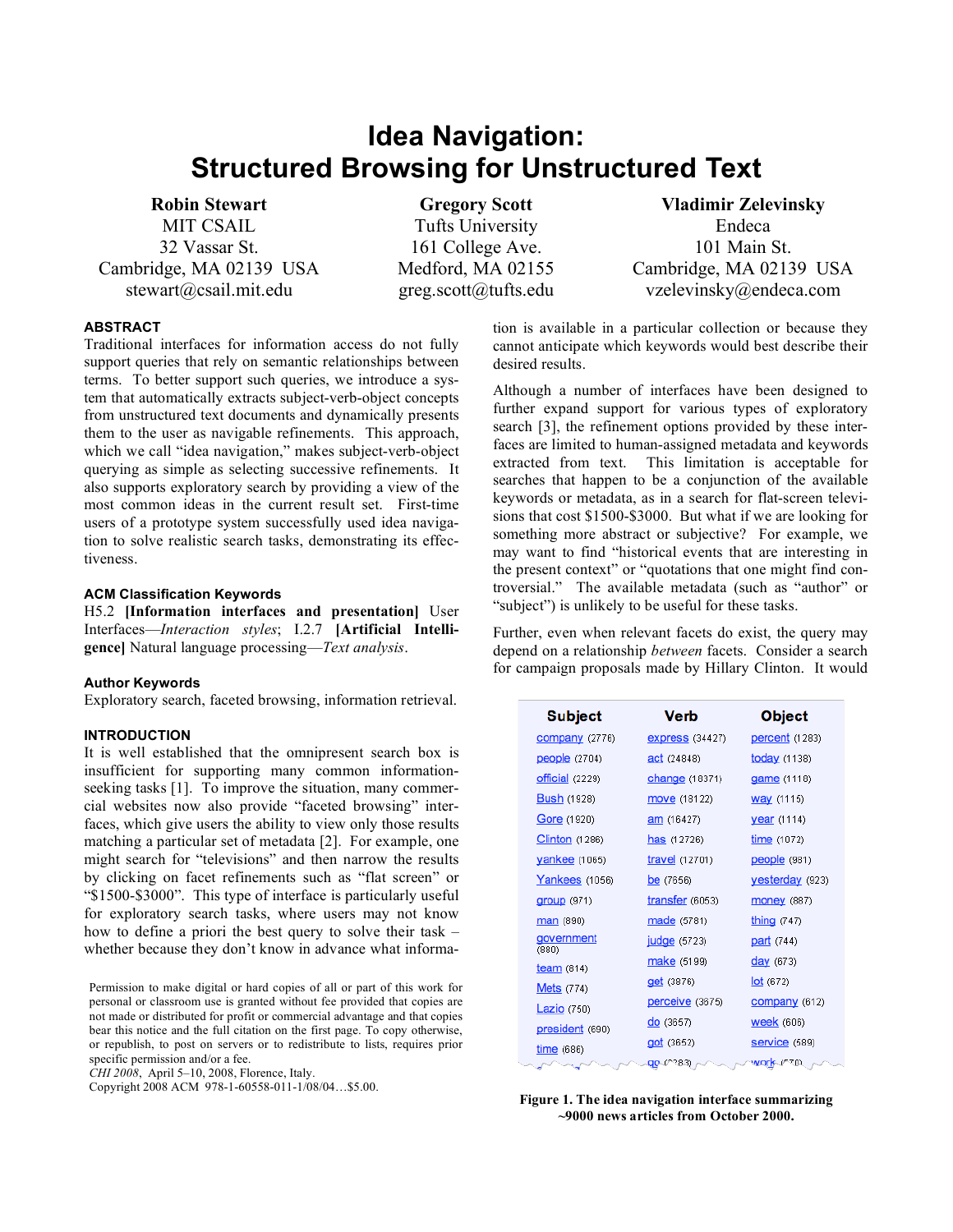# You refined by:

t subject > Clinton

|                                                |                  |                  | <b>1,286 ideas f</b>                     |
|------------------------------------------------|------------------|------------------|------------------------------------------|
|                                                |                  | <b>Search</b>    | Mrs. Clinton is no                       |
| <b>Subject</b>                                 | Verb             | <b>Object</b>    | Eavpt offered to h                       |
| Clinton                                        | express<br>(267) | today $(24)$     | Clinton said he w                        |
| narrow:                                        | act (189)        | $b$ ill (18)     | committed thems                          |
| Mr. Clinton (430)                              | move (59)        | money (8)        | Mr. Clinton leaned                       |
| Mrs. Clinton (429)<br><b>President Clinton</b> | travel (58)      | measure<br>(8)   | Instead, the officia<br>enough for small |
| (230)<br><b>Hillary Rodham</b>                 | be(55)           | leader $(7)$     | Partly because th                        |
| $Clinton$ (57)                                 | judge(54)        | office $(7)$     | been little sense<br>the enthusiasm a    |
| Clinton (41)                                   | change<br>(47)   | reporter (7)     | aggressive camp                          |
| Bill Clinton (23)                              | am(35)           | yesterday<br>(6) | When Mrs. Clinto<br>the Senate, said t   |
| Hillary Clinton (14)                           | has(28)          | week (6)         |                                          |

| Mrs. Clinton is not a Yankee.                                                                                                                                                                                                                                             | in full $\gg$ |
|---------------------------------------------------------------------------------------------------------------------------------------------------------------------------------------------------------------------------------------------------------------------------|---------------|
| Egypt offered to hold an emergency regional summit meeting, but President<br>Clinton said he would not attend until Palestinian and Israeli leaders had publicly in full >><br>committed themselves to end the violence, a senior administration official said.           |               |
| Mr. Clinton leaned over the lectern and replied simply," Thank you, sir."                                                                                                                                                                                                 | in full $\gg$ |
| Instead, the official said, Mr. Clinton hoped to bring quiet to the streets long<br>enough for small steps to be taken toward resuming" some kind of dialog."                                                                                                             | in full >>    |
| Partly because the Gore campaign long ago declared the state safe, there has<br>been little sense of urgency here, and Mr. Gore has never managed to generate in full ><br>the enthusiasm among California Democrats that Mr. Clinton did in two<br>aggressive campaigns. |               |
| When Mrs. Clinton took up her assignment in 1993, Republicans, especially in<br>the Senate, said they were eager to work with her.                                                                                                                                        | ın tul        |

#### **Figure 2. The full system interface after clicking on "Clinton". Further refinement options are on the left. Sentences from the document collection that have a Clinton as their subject appear on the right.**

not be sufficient to look for documents that contain the terms "Hillary Clinton" and "proposals", because the result set will contain many documents in which Clinton is not the person doing the proposing. This type of query is particularly common in scientific, legal, and patent searches (e.g.: find molecules that target a particular cell; find inventions that burn solids for locomotion). Current interfaces make such search tasks awkward at best, since users need to scan through the list of matching articles for passages that might indicate relevance.

To better support these types of queries, we have developed an interface for searching natural language documents, which takes advantage of the linguistic information provided by English sentence structure. Our system initially scans every sentence in the document collection to extract sets of words (subject–verb–object) that indicate the presence of an idea, such as "Clinton–proposed–reforms." It groups similar terms together under broader categories so that they can be summarized more effectively. The system then dynamically aggregates all of the ideas and presents them to the user as navigable refinements (Figure 1). This approach, which we call "idea navigation," gives users the ability to perform complex subject-verb-object concept filtering in a manner that is as easy to understand as standard faceted browsing interfaces: navigation is performed by simply selecting successive refinements. As a bonus, the list of refinements provides a helpful view into the most common ideas in the current result set.

# **IDEA NAVIGATION**

We demonstrate idea navigation by answering one of the questions above: What did Hillary Clinton propose in previous campaigns? Our prototype system contains all ~9000 articles published by a popular news source in October 2000, when, Clinton was running for the Senate. We first select "Clinton" in the Subject column, revealing a variety of narrow terms such as "Mr. Clinton" and "President Clinton" (Figure 2). We choose "Mrs. Clinton" to refine the results to sentences with Mrs. Clinton as their subject. Selecting the broad action "express" in the Verb column refines the result set to things that Mrs. Clinton said (Figure 3). This results in 117 matching ideas (from 46 different documents), so we select the narrow verb "propose", which narrows down the result set to five sentences. All five provide answers to our query. One is: "Mrs. Clinton, for example, has proposed federally financed scholarships for college students who commit to teaching."

We chose to represent ideas as subject–verb–object triples

| Subject      | Verb                                         | Object                        |
|--------------|----------------------------------------------|-------------------------------|
| Mrs. Clinton | express                                      | reporter (4)                  |
|              | narrow:                                      | crowd (2)                     |
|              | <b>say</b> (82)                              | package (2)                   |
|              | tell $(10)$                                  | today (1)                     |
|              | suggest (5)                                  | decision (1)                  |
|              | propose (5)                                  | support (1)                   |
|              | note(2)                                      | hour(1)                       |
|              | counter(2)                                   | change (1)                    |
|              | denounce (2)                                 | credit (1)                    |
|              | arque (1)                                    | response (1)                  |
|              | promise (1)                                  | <u>cut</u> (1)                |
|              | criticize (1)                                | ad (1)                        |
|              | declare (1)                                  | Lazio $(1)$                   |
|              | answer (1)                                   | tactic (1)                    |
|              | defend (1)                                   | scholarship (1)               |
|              | condemn (1)<br>2 No. 2 No. 2 No. 2 No. 2 No. | encounter (1)<br><b>SACRA</b> |

**Figure 3. Idea navigation facets after choosing "Mrs. Clinton" as the Subject and "express" as the Verb.**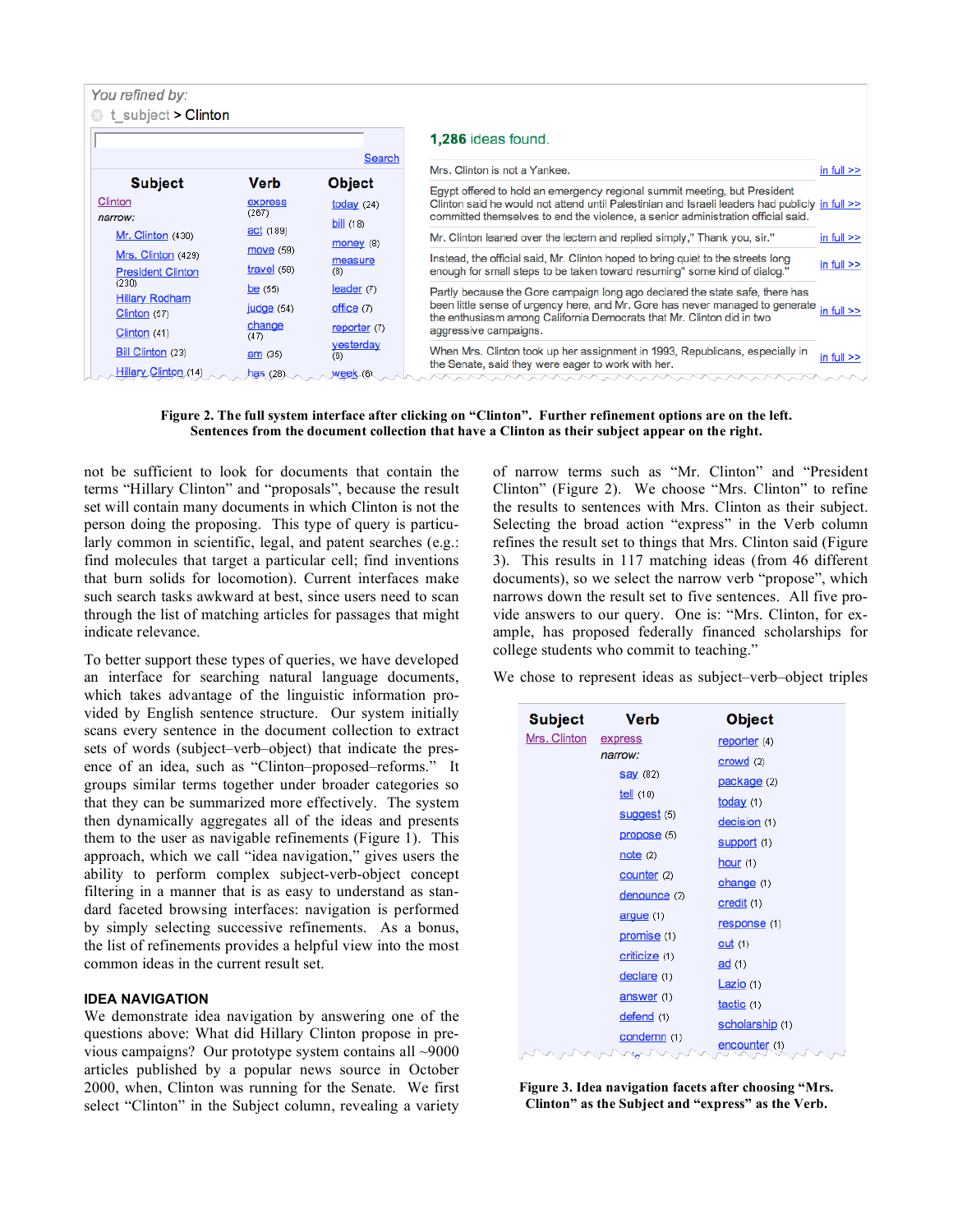because this representation has been used successfully in question answering systems (to help answer focused questions such as "Whom did Hillary Clinton marry?") [4] and in advanced search box functionality [5]. This representation is also the basic underpinning of the semantic web's Resource Description Framework. Numerous interfaces for searching such semi-structured data have been built, including ESTER [6], which proactively displays refinement options that it considers relevant. However, to our knowledge, our system is the first to present the ternary representation as a faceted browsing interface.

In addition to its browsing capabilities, our prototype system also includes a search box, which lets users perform a search over all ideas in the collection. Search and idea navigation refinements can be used together to narrow the results. We expect that commercial information retrieval interfaces will include fully-featured search and faceted browsing of metadata; meanwhile, the intention of this prototype is to provide enough supporting functionality to allow users to answer real questions so that we can evaluate the usability of the idea navigation module.

The precision of our extraction process is very high: virtually every extracted triple correctly maps to a true subjectverb-object structure in the source text. The recall is lower because not every subject-verb-object structure is found; since this does not affect the interface's accuracy, we do not expect it to influence our evaluation results.

#### **EVALUATION**

We carried out a formative evaluation to test whether users would (a) understand the idea navigation interface after a brief introduction, (b) choose to use that interface when given the option alongside a standard search box, and (c) successfully complete tasks with its help. We recruited 11 participants, who ranged in age from 19 to 30 and performed Internet searches from 5 to 150 times per day. Most of the subjects were university students and staff; none were professional researchers, nor had any of them used idea navigation previously.

We began each session with a demonstration similar to that given above: we first attempted the "Hillary Clinton proposed" search using the standard search box on a popular news site, and then used idea navigation to locate the relevant information. We also answered any questions about the interface's behavior and gave participants up to 3 minutes to explore it.

We then asked each user to perform a set of tasks inspired by the kinds of queries we suspect search boxes and faceted metadata do not fully support: queries that concern specific relationships or subjective judgments. All tasks could be accomplished using idea navigation refinements only, but the search box was also available (Figure 2).

**Task 1.** In October 2000, a Yankee pitcher named Roger Clemens threw a bat at an opposing player. Find the opposing player's name.

Plenty of articles contain Clemens, bats, throwing, and opposing players, but this question requires specific relationships between these elements. All participants completed the task in less than three minutes, and most completed it in less than one minute; but no two participants used the same path to find the answer. Most instinctively started with a search, such as "Roger Clemens", "bat", or "Yankee"; but then progressed to using refinements (including Subject: "Clemens", Verb: "throw", and Object: "bat") until a sentence with the answer appeared high in the results.

**Task 2.** Find something about George W. Bush in Oct. 2000 that is interesting to you in the context of the modern day.

This task was intended to be open-ended; however, refining by Subject: "Bush" would clearly be a helpful approach. Only half the participants made this refinement initially, but all except one did so eventually during the task.

**Task 3.** Find a quotation that could be considered controversial or offensive.

A prototypical user session for this task was as follows:

User searches for "controversy"... scans sentences... starts over. Refines by Verb: "express" > "say"... scans... starts over. Searches for "offensive"... scans... starts over. Says: "I'm thinking there's nothing in the corpus that it says is offensive..." Experimenter: "Find something *you* interpret as controversial or offensive." Searches for "race black"… no results. Searches for "african american"

Refines by Verb: "resegregate"... and reads the article.

Many users initially tried searching for "controversy", "quote", "comment", etc. – even when the experimenter used different synonyms to describe the task. However, most of the time this failed to produce useful results because very few controversial quotes are actually labeled as such in the article. Therefore, users turned to the idea navigation refinements, which let them find subjects and verbs that they thought would lead to controversy. Some of the refinements found were "criticize", "denounce", "attack", and "condemnation".

# **DISCUSSION**

Presumably due to the dominance of keyword search interfaces today, most subjects had a clear initial bias towards formulating the tasks as keywords in the search box, such as "roger clemens throw bat" or "offensive statement." Even so, subjects consistently and successfully used the idea navigation refinements to improve upon their search box results. Most participants increased their usage of idea navigation over time, in total performing 100 idea navigation refinements versus only 61 searches. All tasks were successfully completed and 79% were completed with idea navigation as the final search step.

These results demonstrate that the addition of idea navigation indeed provides a significant improvement over stan